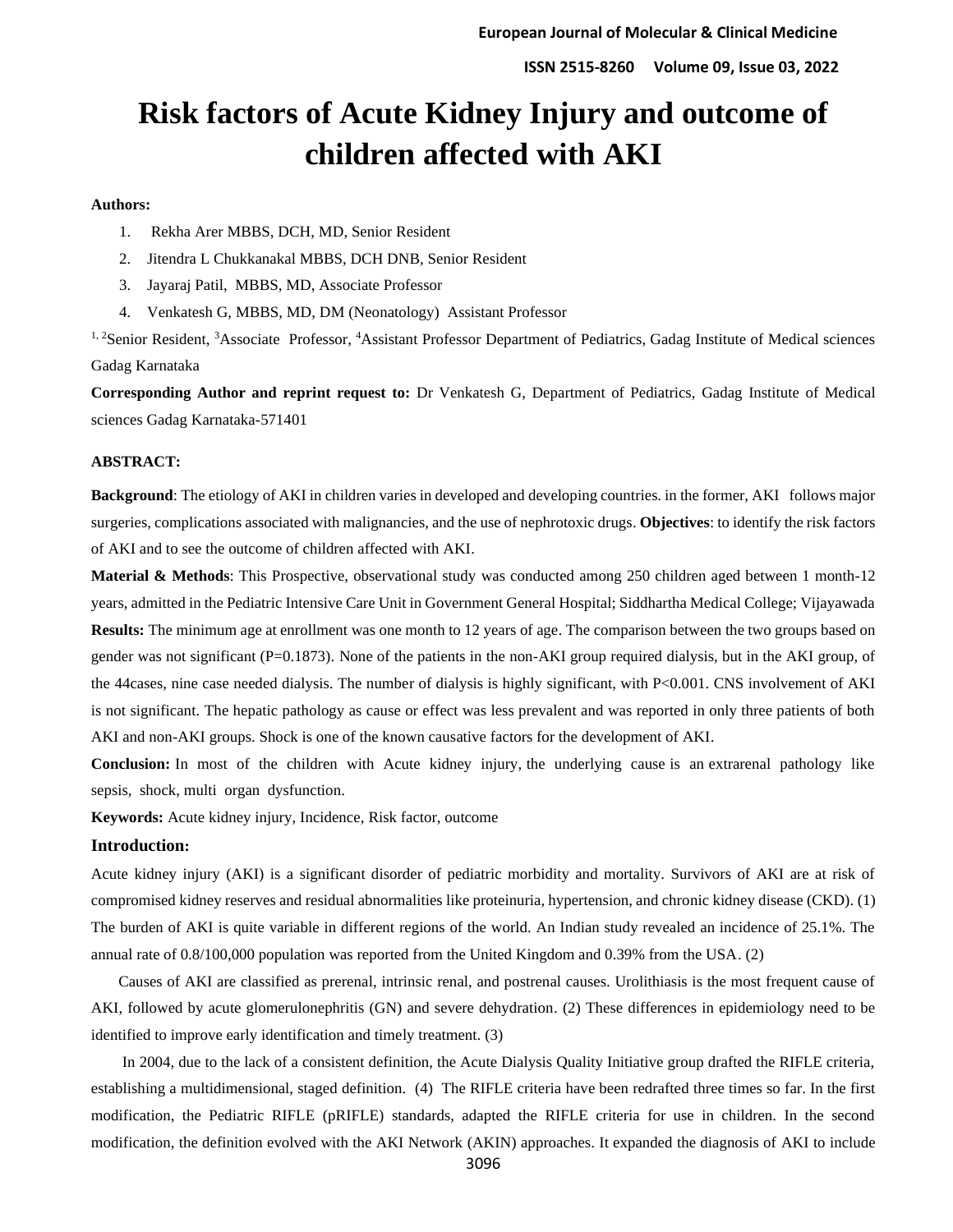#### **European Journal of Molecular & Clinical Medicine**

## **ISSN 2515-8260 Volume 09, Issue 03, 2022**

patients who experienced a ≥0.3-mg/dl increase in serum creatinine in 48 hours. The latest modification involved, the Kidney Disease Improving Global Outcomes (KDIGO) classification system, harmonized RIFLE, AKIN, and pRIFLE. (5)

 AKI is defined as a reduction in glomerular filtration rate (GFR), which is manifested as an elevated or a rise in serum creatinine from baseline. Generally, the most commonly used laboratory finding to make the diagnosis of AKI is elevated (or a surge in) serum creatinine).

 So, serum creatinine is often a delayed and imprecise test as it reflects GFR in individuals at steady-state with stable kidney function, and does not accurately reflect the GFR in a patient whose renal function is changing. Despite the limitations, elevated or a rise in serum creatinine remains the most commonly used test to know the diagnosis of AKI in children.

 The inability of serum creatinine to accurately reflect kidney function has been especially problematic for clinical research in pediatric AKI. This has resulted in the use of > 35 definitions of AKI in clinical studies, ranging from changes in serum creatinine to dialysis requirement. Because of the lack of a consensus definition, comparisons among studies are severe, resulting in a wide range of quoted epidemiology, morbidity, and mortality rates in the pediatric AKI literature. (5) Standardized and tested definitions for pediatric AKI include the Pediatric Risk, Injury, Failure, Loss, and pRIFLE, and KDIGO classifications. It is recommended that the KDIGO AKI definition and staging is used to guide clinical care. (5,6)

This study mainly focuses on to identify the risk factors of AKI and to see the outcome of children affected acute kidney injury in children admitted to PICU

**Materials & Methods:** This Prospective, observational study was conducted among 250 children aged between 1 month-12 years, admitted in the Pediatric Intensive Care Unit in Government General Hospital; Siddhartha Medical College; Vijayawada who met inclusion criteria was taken up for study duration of the study period from January 2019 to November 2019. Permission for the study was obtained from the College authorities prior to commencement.

#### **Inclusion criteria:**

- 1. AGE: All children in the age group 1month 12 yrs.
- 2. All children admitted in the Pediatric Intensive Care Unit; Government General Hospital; Vijayawada; in whom serum creatinine is done within 48hrs of illness.

### **Exclusion criteria:**

- 1. Congenital kidney anomalies.
- 2. Known case of AKI or chronic kidney disease at admission.
- 3. Hospital stays for less than 24 hrs.
- 4. Serum creatinine not done at admission or 48hrs.
- 5. Post-operative surgery patients (cardiovascular, abdominal, neurological or orthopedic surgeries)

**Sample Size Calculation:** the sample size was calculated as 250 subjects.

Parent informed consent was taken, information regarding the diagnosis, comorbidities, and the serial serum cr levels was recorded.

All subjects underwent serum creatinine measurement. 2 ml of intravenous blood was withdrawn and centrifuged at 3000 rpm for 10 min. Serum levels of creatinine were estimated on Cobas Integra-400 autoanalyzer by the modified Jaffe method, at admission, and after that every 24±6 h for three consecutive days in all children. Subsequently, the serum creatinine was done at daily intervals in children with AKI.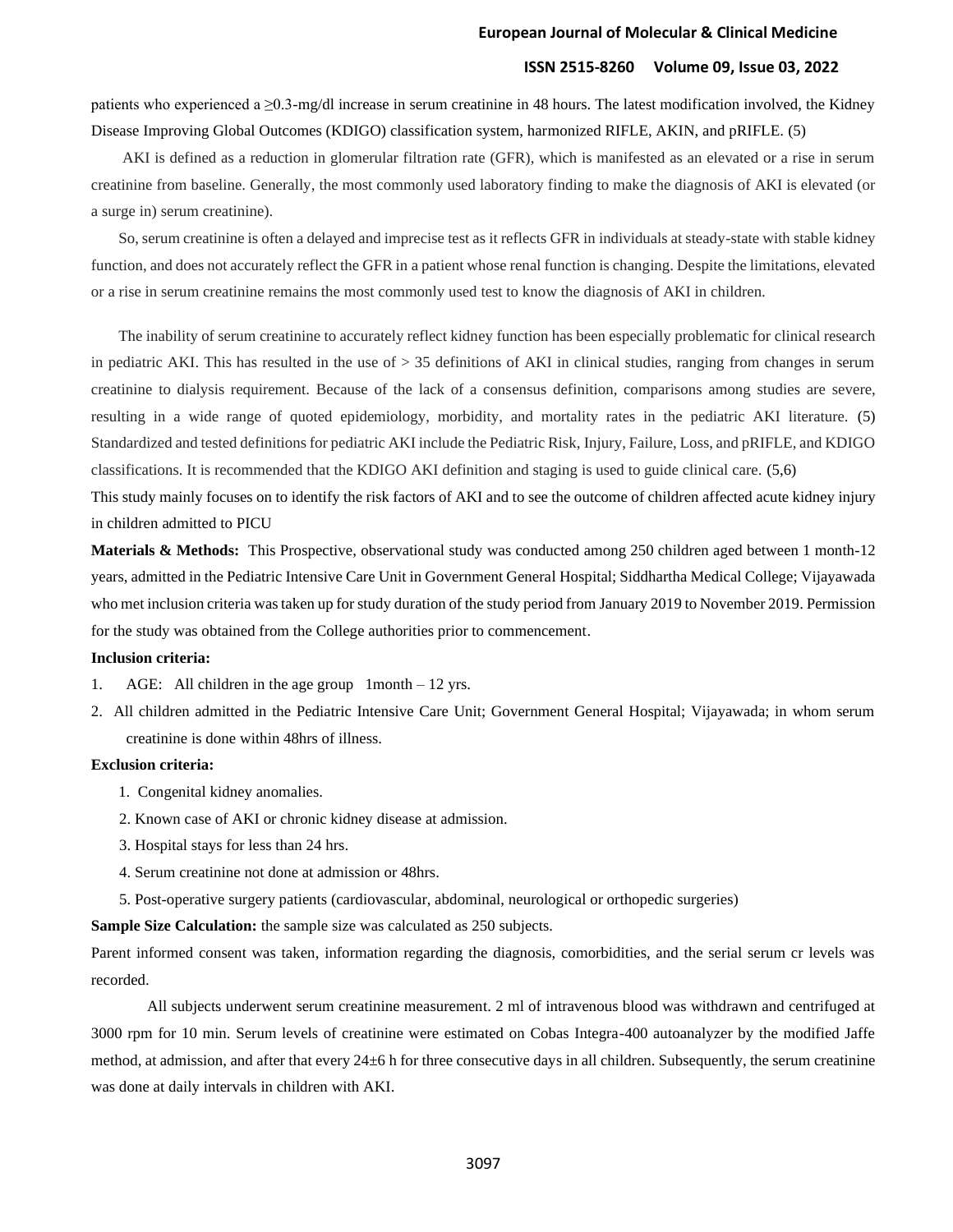In those children without AKI, but having risk factors (features of dehydration, congestive heart failure or shock, newonset sepsis), these levels were determined every 48±6 hr til discharged is confirmed.

Based on the AKIN criteria, Acute kidney injury was defined as abrupt (within 48 h) decrease in renal function with an increase in creatinine level. The illness was categorized as stage I (increase of creatinine by 0.3 mg/dL, or to 1.5-1.99 times baseline), stage II (addition to 2–2.99 times baseline) and stage III (increase to 3 times baseline, or 4 mg/dL with an acute rise of  $>0.5$  mg/dL).

The urine output criterion was not taken for defining or staging AKI. Shock is confirmed in the presence of tachycardia, low volume pulses, cold peripheries, hypotension (blood pressure <-2 SD for that particular age and sex), or CFT >3 sec. Sepsis was said to be present if there is a systemic inflammatory response with suspected or proven infection.

The patients were evaluated to know the cause of AKI, its progression, and dialysis need. They were observed until discharge, and the outcome was examined about the maximal stage of AKI.

**Statistical analysis:** Data were analyzed using Medcalc software by student t-test and chi-square test and Microsoft excel Windows 7. Continuous data were expressed as mean  $\pm$  SD and categorical variables as number (n %). The probability value  $(p$ -value)  $\leq$  0.05 was taken as statistically significant value.

**Result:** 44 children were found to have acute kidney injury, and the remaining 206 NO AKI was found on monitoring serum creatinine levels.





The minimum age at enrollment was one month to 12 years of age. The study has included a total of 44 AKI cases up to 49 months of age. In the control group, a total of 206 non-AKI pediatric cases were enrolled.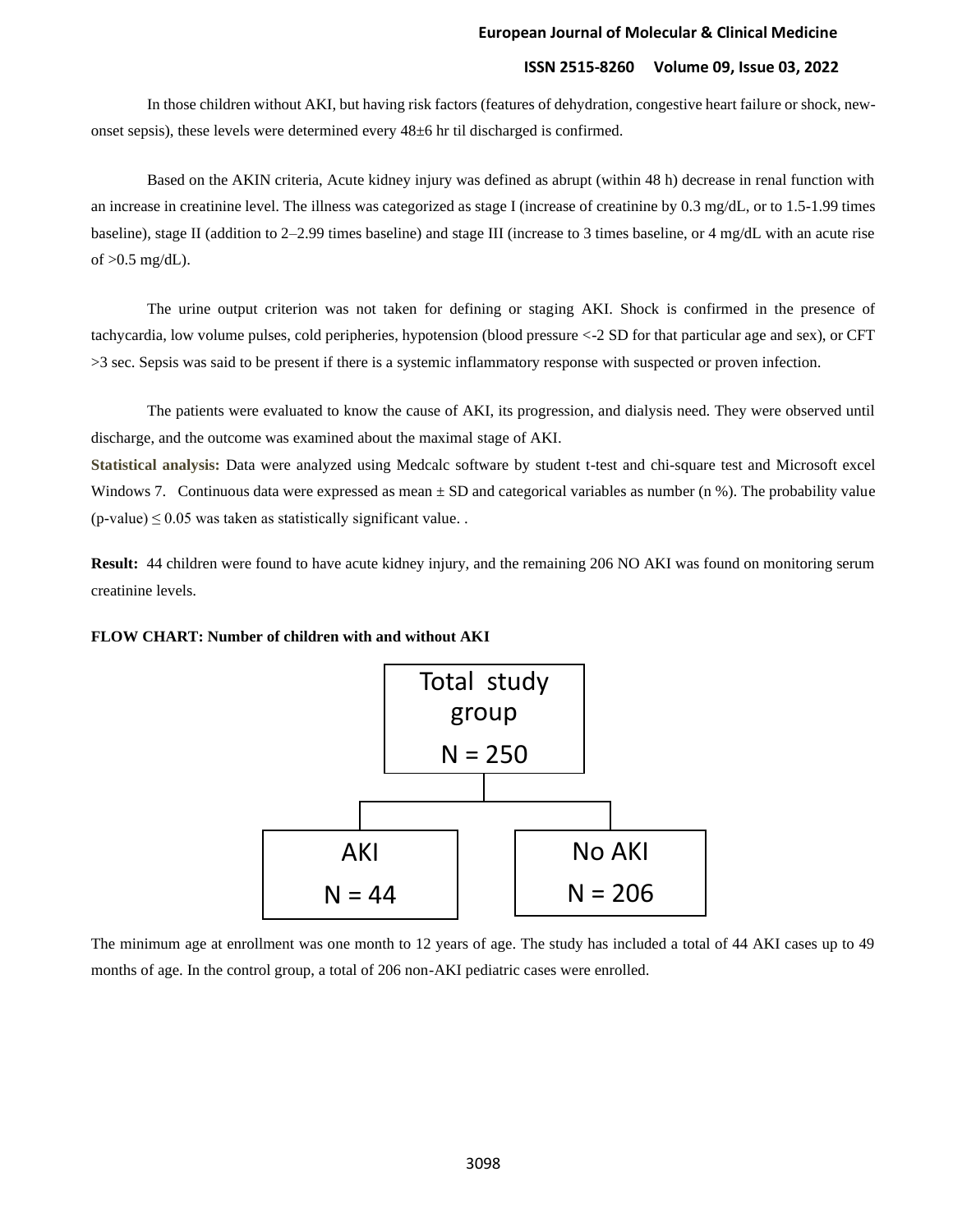| Age(Months) | $\mathbf{AKI}$   |                  | $NO$ $AKI$      |            |  |  |
|-------------|------------------|------------------|-----------------|------------|--|--|
|             | No. of patients  | Percentage       | No. of patients | Percentage |  |  |
| $<10\,$     | $\overline{9}$   | 20.5             | 45              | 21.8       |  |  |
| $10 - 19$   | 9                | 20.5             | $28\,$          | 13.6       |  |  |
| $20 - 29$   | 17               | 38.6             | 22              | 10.7       |  |  |
| $30 - 39$   | $\overline{4}$   | 9.1              | $\overline{35}$ | 17.0       |  |  |
| $40 - 49$   | $\overline{5}$   | $11.4\,$         | 26              | 12.6       |  |  |
| $50 - 59$   | $\mathbf{0}$     | $\boldsymbol{0}$ | $\overline{4}$  | 1.9        |  |  |
| $60 - 69$   | $\mathbf{0}$     | $\boldsymbol{0}$ | $\,8\,$         | 3.9        |  |  |
| $70 - 79$   | $\mathbf{0}$     | $\boldsymbol{0}$ | $\overline{9}$  | 4.4        |  |  |
| $80 - 89$   | $\boldsymbol{0}$ | $\boldsymbol{0}$ | $\overline{9}$  | 4.4        |  |  |
| $90 - 99$   | $\mathbf{0}$     | $\mathbf{0}$     | $\overline{3}$  | 1.5        |  |  |
| $100+$      | $\mathbf{0}$     | $\boldsymbol{0}$ | $17\,$          | 8.3        |  |  |
| Total       | 44               | $100.0\,$        | 206             | 100.0      |  |  |

## **Table:1 Comparison of Age (Months) in children with and without AKI**

Among the AKI group, 18 female and 26 male patients, whereas in the non-AKI group, 109 female and 97 male patients participated. The comparison between the two groups based on gender was not significant (P=0.1873).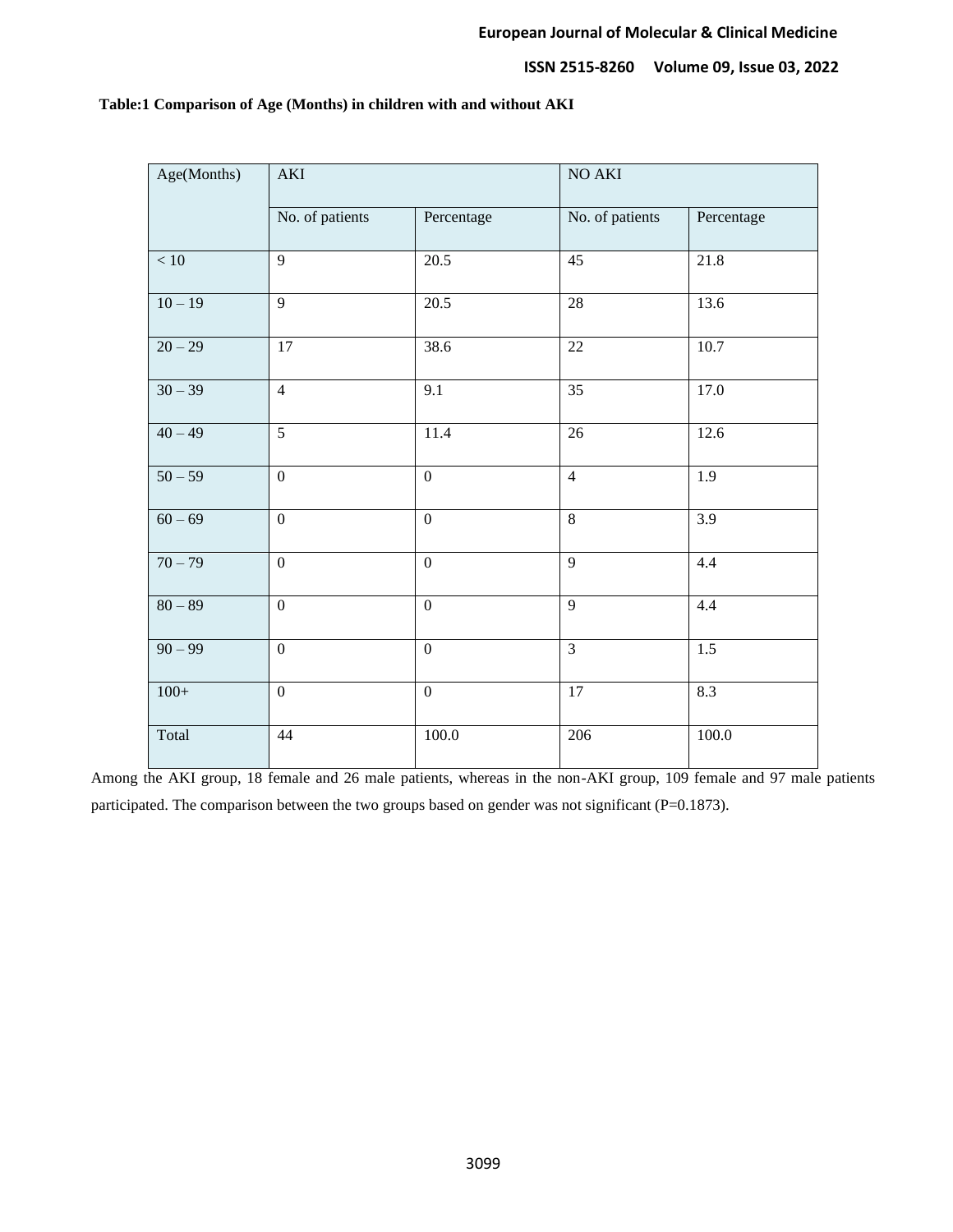| Gender              | <b>AKI</b> |                   | <b>NO AKI</b> |            | Chi<br>square<br>test | P value    |
|---------------------|------------|-------------------|---------------|------------|-----------------------|------------|
|                     | of<br>No.  | <b>Percentage</b> | of<br>No.     | Percentage |                       |            |
|                     | patients   |                   | patients      |            |                       |            |
|                     |            |                   |               |            |                       |            |
| Female              | 18         | 40.9              | 109           | 52.9       | $X^2=1.739$           | $P=0.1873$ |
|                     |            |                   |               |            |                       | <b>NS</b>  |
| <b>Male</b>         | 26         | 59.1              | 97            | 47.1       |                       |            |
|                     |            |                   |               |            |                       |            |
| <b>Total</b>        | 44         | 100.0             | 206           | 100.0      |                       |            |
|                     |            |                   |               |            |                       |            |
| NS: Not significant |            |                   |               |            |                       |            |
|                     |            |                   |               |            |                       |            |

### **Table 2: Comparison of Gender in children with and without AKI**

None of the patients in the non-AKI group required dialysis, but in the AKI group, of the 44cases, nine case needed dialysis. The number of dialysis is highly significant, with P<0.001.

| Table 3: Comparison of DIALYSIS in children with and without AKI |
|------------------------------------------------------------------|
|------------------------------------------------------------------|

| <b>DIAYLIS</b>         | <b>AKI</b> |            | NO AKI       |                | Chi square test | P value               |  |
|------------------------|------------|------------|--------------|----------------|-----------------|-----------------------|--|
|                        | of<br>No.  | Percentage | of<br>No.    | Percentage     |                 |                       |  |
|                        | patients   |            | patients     |                |                 |                       |  |
| Yes                    | 9          | 20.5       | $\mathbf{0}$ | $\overline{0}$ | $X^2 = 43.710$  | P<0.0001<br><b>HS</b> |  |
| N <sub>o</sub>         | 35         | 79.5       | 206          | 100.0          |                 |                       |  |
| Total                  | 44         | 100.0      | 206          | 100.0          |                 |                       |  |
| HS: Highly significant |            |            |              |                |                 |                       |  |

Diagnosis of neurological illness at admission includes Meningitis, encephalitis, intracranial bleed, stroke. The central nervous system is affected by 9.1% of patients of the AKI group as compared to 11.7 % in the non-AKI group. Thus CNS involvement of AKI is not significant. Similar to renal, the hepatic pathology as cause or effect was less prevalent and was reported in only three patients of both AKI and non-AKI groups. Diagnosis of liver disease at admission includes hepatic encephalopathy, liver failure, and cirrhosis of the liver.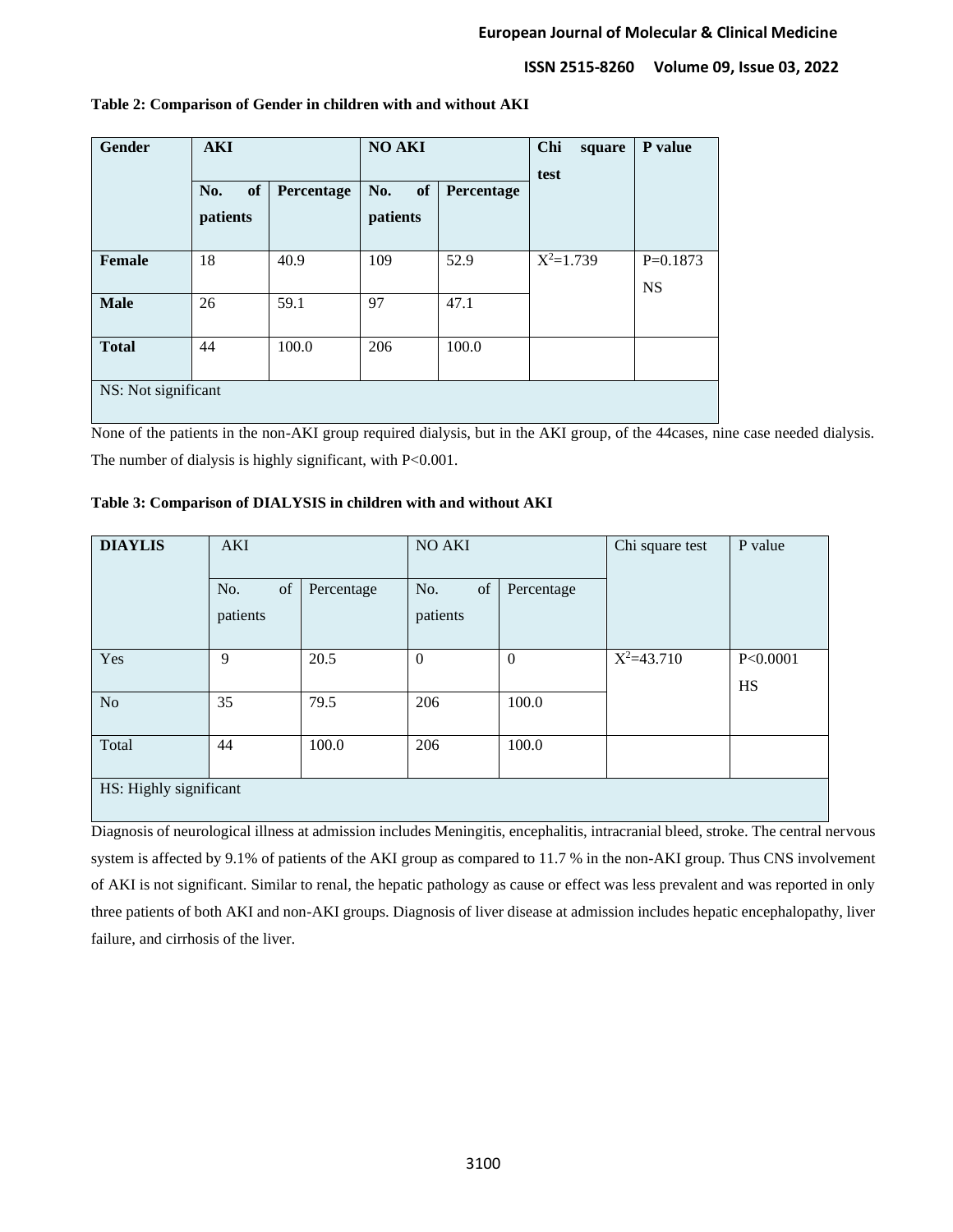| <b>LIVER</b> | AKI                   |            | NO AKI                |            | Chi square test | P value            |
|--------------|-----------------------|------------|-----------------------|------------|-----------------|--------------------|
|              | of<br>No.<br>patients | Percentage | of<br>No.<br>patients | Percentage |                 |                    |
| Yes          | 3                     | 6.8        | 3                     | 1.5        | $X^2=4.450$     | $P=0.0349$<br>Sign |
| No           | 41                    | 93.2       | 203                   | 98.6       |                 |                    |
| Total        | 44                    | 100.0      | 206                   | 100.0      |                 |                    |

## **Table 4: Comparison of LIVER in children with and without AKI**

Shock is one of the known causative factors for the development of AKI. Diagnosis of shock at admission includes trauma secondary to dehydration, illness, septic shock. In the study group, its incidence was 31.8% and was highly significant. The control group, however, had a low prevalence of trauma (9.2%).

#### **Table 5: Comparison of SHOCK in children with and without AKI**

| <b>SHOCK</b>           | <b>AKI</b>            |            | NO AKI                |            | Chi-square test | P-value               |
|------------------------|-----------------------|------------|-----------------------|------------|-----------------|-----------------------|
|                        | of<br>No.<br>patients | Percentage | of<br>No.<br>patients | Percentage |                 |                       |
| Yes                    | 14                    | 31.8       | 19                    | 9.2        | $X^2=16.155$    | P<0.0001<br><b>HS</b> |
| N <sub>o</sub>         | 30                    | 68.2       | 187                   | 90.8       |                 |                       |
| Total                  | 44                    | 100.0      | 206                   | 100.0      |                 |                       |
| HS: Highly significant |                       |            |                       |            |                 |                       |

 Out of the 38 children with AKI stage 1, 6 children progressed to AKI stage II, and out of the remaining 32 children, 23 children recovered entirely with the return of serum creatinine levels to normal, and without persistent hypertension or urinary abnormalities.

And out of 9 children who did not have a complete recovery, one child had persistent hypertension, one child had persistent urinary abnormalities, and two children had persistently elevated serum creatinine levels, and the other four children died.

Out of the six children who progressed from stage I to stage II, three children expired, one child had a persistent urinary abnormality, and one child had persistently elevated serum creatinine. One child progressed from stage II to stage III. The one child in AKI stage III, expired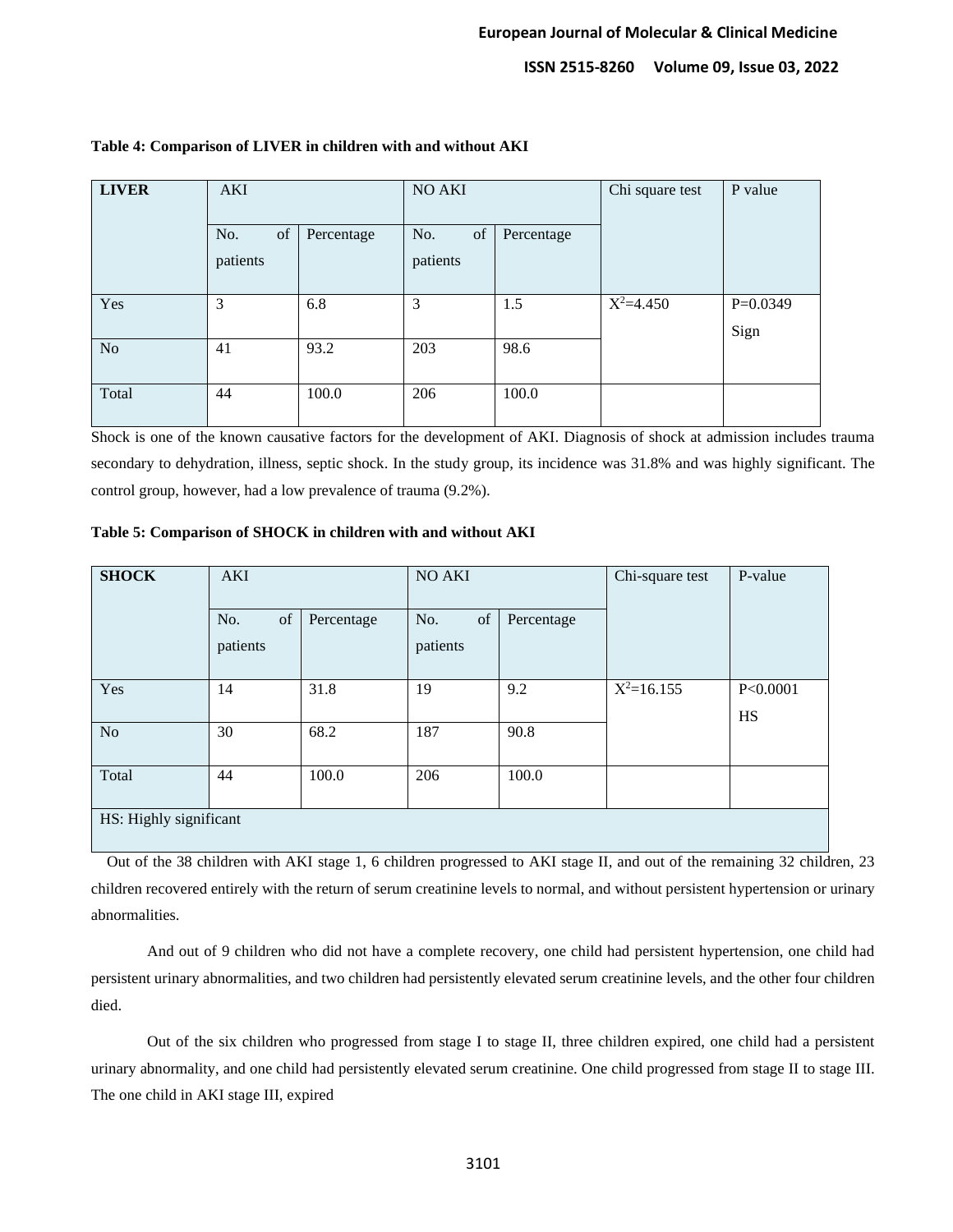Out of the 38 children with AKI, 32 children survived, of which 23 (72%) children had a complete recovery, 9 (28%) children had a partial recovery, and deaths were 13 (28.57%).

**Discussion:** risk factors of AKI were sepsis and shock, as the incidence of AKI was significantly higher in children with sepsis and shock. In our study, among 250 PICU admissions, 17.6% of patients developed AKI. Laoprasopwattana *et al.* (7) reported an incidence of 0.9% among children in Thailand with respiratory and liver failure, along with significant bleeding.

In our study, 8 cases of malaria were enrolled in the control group, and no evidence of malaria with AKI complication has come across. The occurrence of AKI in severe *falciparum* malaria is common in Southeast Asia and the Indian subcontinent. The precise mechanism of renal involvement is not known. Still, several hypotheses, including mechanical obstruction by the infected RBC, immune-mediated glomerular pathology, fluid loss, decreased oral intake, and alterations in the renal microcirculation, have been proposed. (8) In children, parasite sequestration in renal vessels is less frequent, but still occurs, and may potentially contribute to AKI. (9) Acute kidney injury, nephrotic syndrome (NS), and chronic kidney failure (CKF) were the predominant clinical patterns of kidney disease in hospitalized HIV positive children, and the mortality is high. (10) HIV- positive status has a significant impact on their treatment and quality of life and needs intervention even during the early stages of renal diseases. (11) While none of the AKI diagnosed children had HIV, only one case had HIV in the control group in our study.

In the case of AKI, fluid or metabolic imbalance often requires the initiation of RRT. (12) In the past, the documented mortality rates for children requiring dialysis ranged anywhere from 35% to 73%. (12) During our study, none of the patients in the non-AKI group required dialysis, but in the AKI group, of the 44 cases, nine case needed dialysis. The number of dialyses is highly significant, with P<0.0001.

In this study, the incidence of shock was 31.8% and was highly significant. The control group, however, had a low prevalence of trauma (9.2%). Sepsis has been a consistent risk factor in 78% of cases of AKI across neonatal populations with associated morbidity and mortality. (13) Mathur et al. described AKI secondary to meningitis, disseminated intravascular coagulation, and septic shock in low birth weight neonates. (14) Hypotension associated with systemic inflammation has a direct impact on the kidneys in addition to direct microvasculature damage. (15)

In the study conducted by Sandra marital et al. 2013, 28, the incidence of AKI in critically ill children was 4.4%, and the mortality rate was 44% in children with AKI using criteria. The diagnosis was based on the reduction of the glomerular filtration rate, which in turn depends on the increase of plasma creatinine.

Longer duration of stay and prolonged mechanical ventilation in critically ill children are risk factors for increased mortality was seen in a two-center retrospective cohort study. (6) Hence, the RIFLE classification is beneficial for predicting in-hospital mortality. (16) The pediatric patients with AKI were found to have a higher mortality rate as compared to those without AKI (73.4% vs. 58.7%).

In this study, the incidence of shock was 31.8% and was highly significant. The control group, however, had a low prevalence of trauma (9.2%). Sepsis has been a consistent risk factor in 78% of cases of AKI across neonatal populations with associated morbidity and mortality. (17) Mathur et al. described AKI secondary to meningitis, disseminated intravascular coagulation, and septic shock in low birth weight neonates. (18)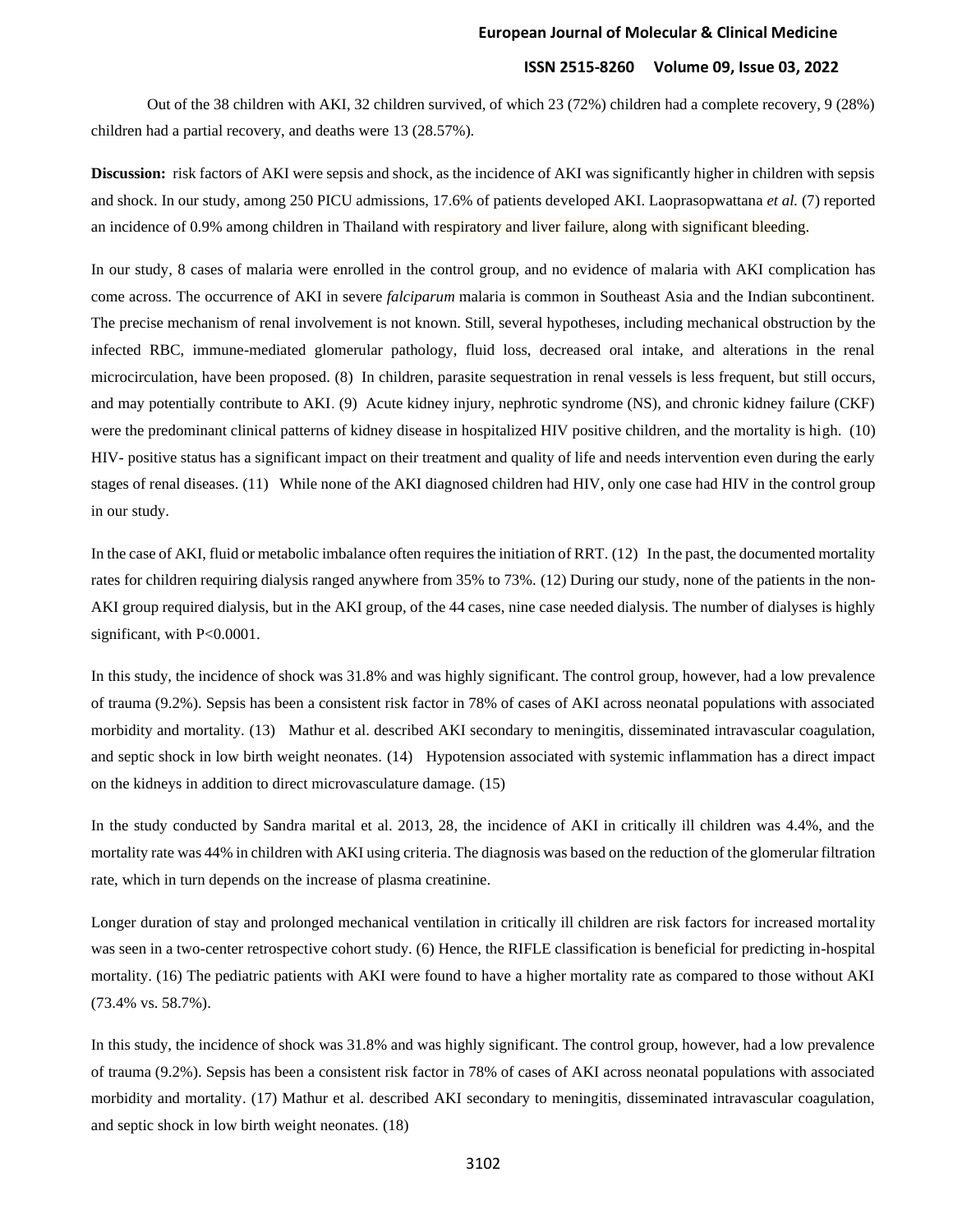#### **European Journal of Molecular & Clinical Medicine**

## **ISSN 2515-8260 Volume 09, Issue 03, 2022**

In the study conducted by Sandra marital et al. 2013, 28, the incidence of AKI in critically ill children was 4.4%, and the mortality rate was 44% in children with AKI using criteria. It also identified the need for dialysis as an independent risk factor for AKI. The cause was extrarenal in 72%, and primary kidney pathology in 27.2% of the cases, and sepsis was the most common cause of acute kidney injury.

In the present study, AKIN criteria were used for staging AKI, and extrarenal conditions constitute about 91.4%, a significant part of etiology, and the remaining 8.6% by primary kidney pathology. Sepsis and shock were the most common risk factors for AKI.

Mehta *et al*. (14) found that younger age, shock, sepsis, and need for mechanical ventilation were independent risk factors for AKI in their cohort. Bailey *et al*. found that thrombocytopenia, higher age, hypotension, hypoxemia, and coagulopathy were independent predictors for the development of AKI.

**Conclusion:** In most of the children with Acute kidney injury, the underlying cause is an extrarenal pathology like sepsis, shock, multi organ dysfunction. Acute kidney injury is high in children who are severely sick, especially young children with shock, sepsis and those requiring mechanical ventilation.

**Acknowledgment:** I express my sincere thanks to all the little children and their parents, without whom this study would not have been possible.

### **References:**

- 1. Mammen C, Al Abbas A, Skippen P, Nadel H, Levine D, Collet JP, et al. Long-term risk of CKD in children surviving episodes of acute kidney injury in the intensive care unit: a prospective cohort study. Am J Kidney Dis. 2012;59(4):523- 30.
- 2. Cao Y, Yi ZW, Zhang H, Dang XQ, Wu XC, Huang AW. Etiology and outcomes of acute kidney injury in Chinese children: a prospective multicentre investigation. BMC Urol. 2013;13:41.
- 3. Tresa V, Yaseen A, Lanewala AA, Hashmi S, Khatri S, Ali I, et al. Etiology, clinical profile and short-term outcome of acute kidney injury in children at a tertiary care pediatric nephrology center in Pakistan. Renal failure. 2017;39(1):26- 31.
- 4. Bellomo R, Ronco C, Kellum JA, Mehta RL, Palevsky P. Acute renal failure–definition, outcome measures, animal models, fluid therapy and information technology needs: the Second International Consensus Conference of the Acute Dialysis Quality Initiative (ADQI) Group. Critical care. 2004;8(4):R204.
- 5. Sutherland SM, Byrnes JJ, Kothari M, Longhurst CA, Dutta S, Garcia P, et al. AKI in hospitalized children: comparing the pRIFLE, AKIN, and KDIGO definitions. Clin J Am Soc Nephrol. 2015;10(4):554-61.
- 6. McCaffrey J, Dhakal AK, Milford DV, Webb NJA, Lennon R. Recent developments in the detection and management of acute kidney injury. Arch Dis Child. 2017;102(1):91-6.
- 7. Laoprasopwattana K, Pruekprasert P, Dissaneewate P, Geater A, Vachvanichsanong P. Outcome of dengue hemorrhagic fever-caused acute kidney injury in Thai children. J Pediatr. 2010;157(2):303-9.
- 8. van der Heijden B, Gubler MC. Renal failure in the neonate associated with in utero exposure to non-steroidal antiinflammatory agents. Pediatr Nephrol. 1995;9(5):675.